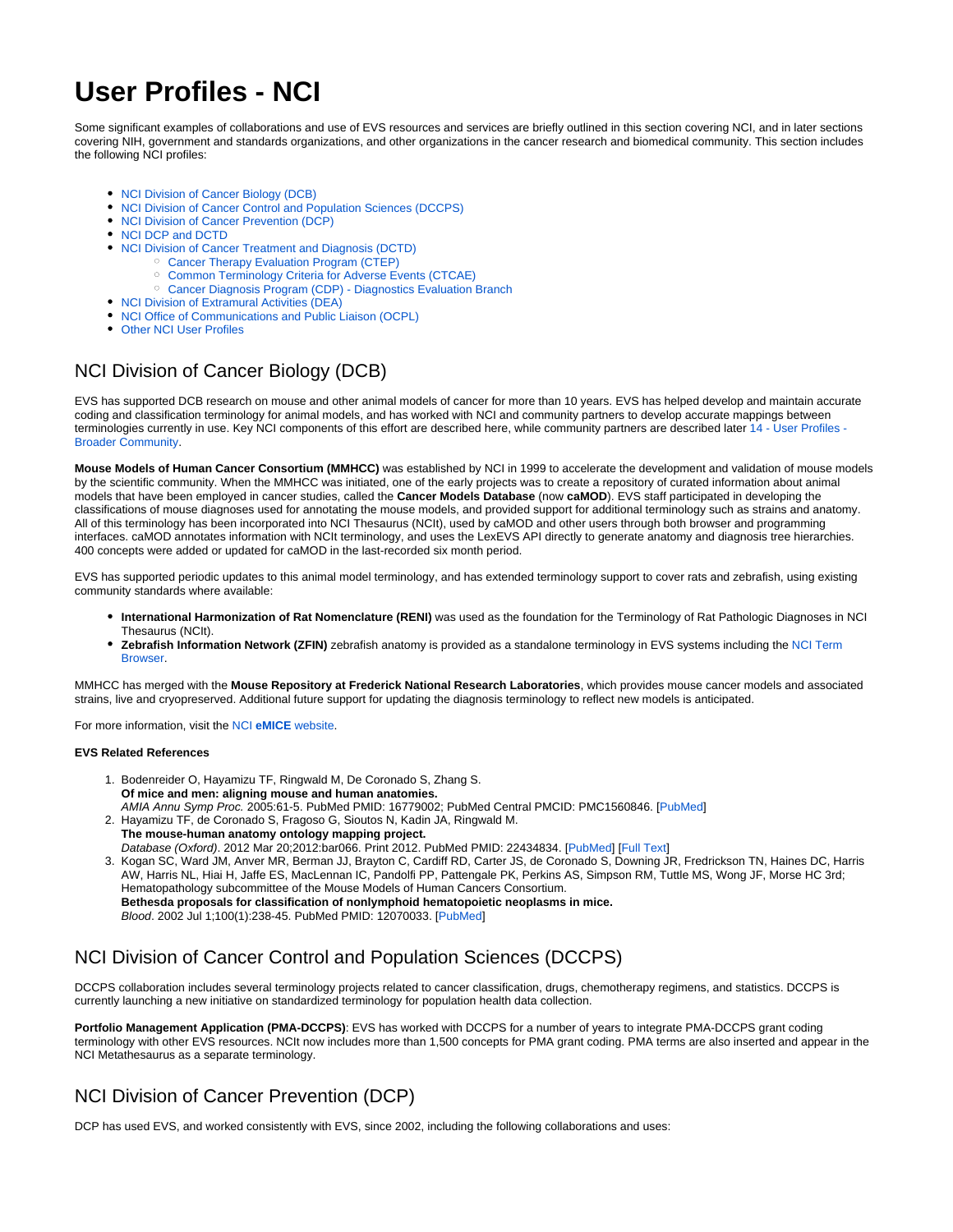- Use of NCIt agent information in DCP systems.
- Joint work on improved coverage of nutritional and other preventive agents.
- Joint work in wider working groups and other initiatives to harmonize broader NCI agent and adverse event coding practices.

#### **EVS Related References**

- 1. Kaefer CM, Milner JA.
- **The role of herbs and spices in cancer prevention.**

J Nutr Biochem. 2008 Jun;19(6):347-61. Review. PubMed PMID: 18499033; PubMed Central PMCID: PMC2771684. [\[PubMed](http://www.ncbi.nlm.nih.gov/pubmed/18499033)] [[PubMed Central\]](http://www.ncbi.nlm.nih.gov/corehtml/query/egifs/http:--www.pubmedcentral.nih.gov-corehtml-pmc-pmcgifs-pubmed-pmc-MS.gif)

## <span id="page-1-0"></span>NCI DCP and DCTD

EVS staff provides terminology support for the Community Clinical Oncology Program (CCOP), including concepts for use in coding four (4) major clinical trials involving 85,000 patients. An estimated total of 500 studies use NCI Thesaurus terminology.

### <span id="page-1-1"></span>NCI Division of Cancer Treatment and Diagnosis (DCTD)

#### <span id="page-1-2"></span>**Cancer Therapy Evaluation Program (CTEP)**

The Cancer Therapy Evaluation Program (CTEP) has had many and sustained collaborations with EVS from 1999 onwards, including:

- Use of NCI Thesaurus (NCIt) terminology for protocol abstraction.
- Harmonization and use of NCIt drug and molecular target information in CTEP systems.
- Harmonization and integration of CTEP disease classification with NCIt, PDQ and MedDRA, involving several detailed comparative mappings and analyses as well as concept based mappings in the NCI Metathesaurus (NCIm).
- Joint development, together with other partners, of the redesigned Common Terminology Criteria for Adverse Events (CTCAE) v.4, which has been widely adopted since its release in 2010 (see the detailed description below).

### <span id="page-1-3"></span>**Common Terminology Criteria for Adverse Events (CTCAE)**

CTCAE, created by CTEP in 1983, is used throughout the entire oncology community as the standard classification and severity grading scale for adverse events in cancer therapy clinical trials and other oncology settings. It is also used in a number of non-oncology trials and settings.

Version 4, released in May 2009, is a major update based on extensive international participation by stakeholders and experts. It is harmonized with MedDRA at the Adverse Event (AE) level, includes revised AE terms and severity indicators to reflect clinical effects identified with current oncology interventions, and was selected as a caBIG® vocabulary standard. This version is used by more than 50 academic and research organizations, as well as many commercial and non-profit organizations. Five different Apple applications utilize the NCI Thesaurus version of the CTCAE data, and cite NCIt as the source.

CTCAE is designed to integrate into information networks for safety data exchange, and plays a major role in data management for AE data collection, analysis, and patient outcomes associated with cancer research and care. EVS played a central role in designing and managing this effort, working closely with CTEP, DCP, caBIG®, the FDA, and many participants from the broader community. The revision was developed and deployed using various EVS tools including the BiomedGT Wiki, Protégé editing tools, LexEVS terminology server, NCI Term Browser, and the [EVS ftp site](http://evs.nci.nih.gov/ftp1/CTCAE/About.html) .

#### <span id="page-1-4"></span>**Cancer Diagnosis Program (CDP) - Diagnostics Evaluation Branch**

- EVS is supporting gene nomenclature used in a new CDP Biomarker project, including updating Human Genome Organisation (HUGO) Gene Nomenclature Committee (HGNC) terminology in the EVS servers so it is accessible to CDP curators. See [HGNC on NCI Term Browser](http://nciterms.nci.nih.gov/ncitbrowser/pages/vocabulary.jsf?dictionary=HGNC).
- In an extension to this project, EVS will be creating gene and protein sequence variations in the NCIt, according to HGVS guidelines, for genes /proteins of therapeutic interest as requested by CDP. The initial request is 150 genes (in progress), with about 180 protein variants, 300 gene variants, 300 fusion genes, and 300 fusion proteins.
- This work is to support creation of an application to retrieve content from the NIH Clinical Trial Database into the NCI Clinical Trials Reporting Program (CTRP), and is being done jointly with DCTD, NCI/OCPL, NCI/CCR and NIH/NLM.

#### **EVS Related References**

- 1. Chen AP, Setser A, Anadkat MJ, Cotliar J, Olsen EA, Garden BC, Lacouture ME. **Grading dermatologic adverse events of cancer treatments: the Common Terminology Criteria for Adverse Events Version 4.0.** J Am Acad Dermatol. 2012 Nov;67(5):1025-39. doi: 10.1016/j.jaad.2012.02.010. Epub 2012 Apr 11. PubMed PMID: 22502948. [[PubMed\]](http://www.ncbi.nlm.nih.gov/pubmed/22502948)
- 2. Cimino JJ, Hayamizu TF, Bodenreider O, Davis B, Stafford GA, Ringwald M. **The caBIG terminology review process.** J Biomed Inform. 2009 Jun;42(3):571-80. Epub 2008 Dec 25. PubMed PMID: 19154797; PubMed Central PMCID: PMC2729758. [\[PubMed](http://www.ncbi.nlm.nih.gov/pubmed/19154797)]

### <span id="page-1-5"></span>NCI Division of Extramural Activities (DEA)

DEA is supported by EVS, which helps collect, develop and map grant-related terminology, including representing NCI in the NIH Research, Condition and Disease Categorization (RCDC) effort.

### <span id="page-1-6"></span>NCI Office of Communications and Public Liaison (OCPL)

OCPL co-managed EVS with CBIIT until late 2007, and has continued as an important partner since that time. Some key areas of ongoing collaboration are: